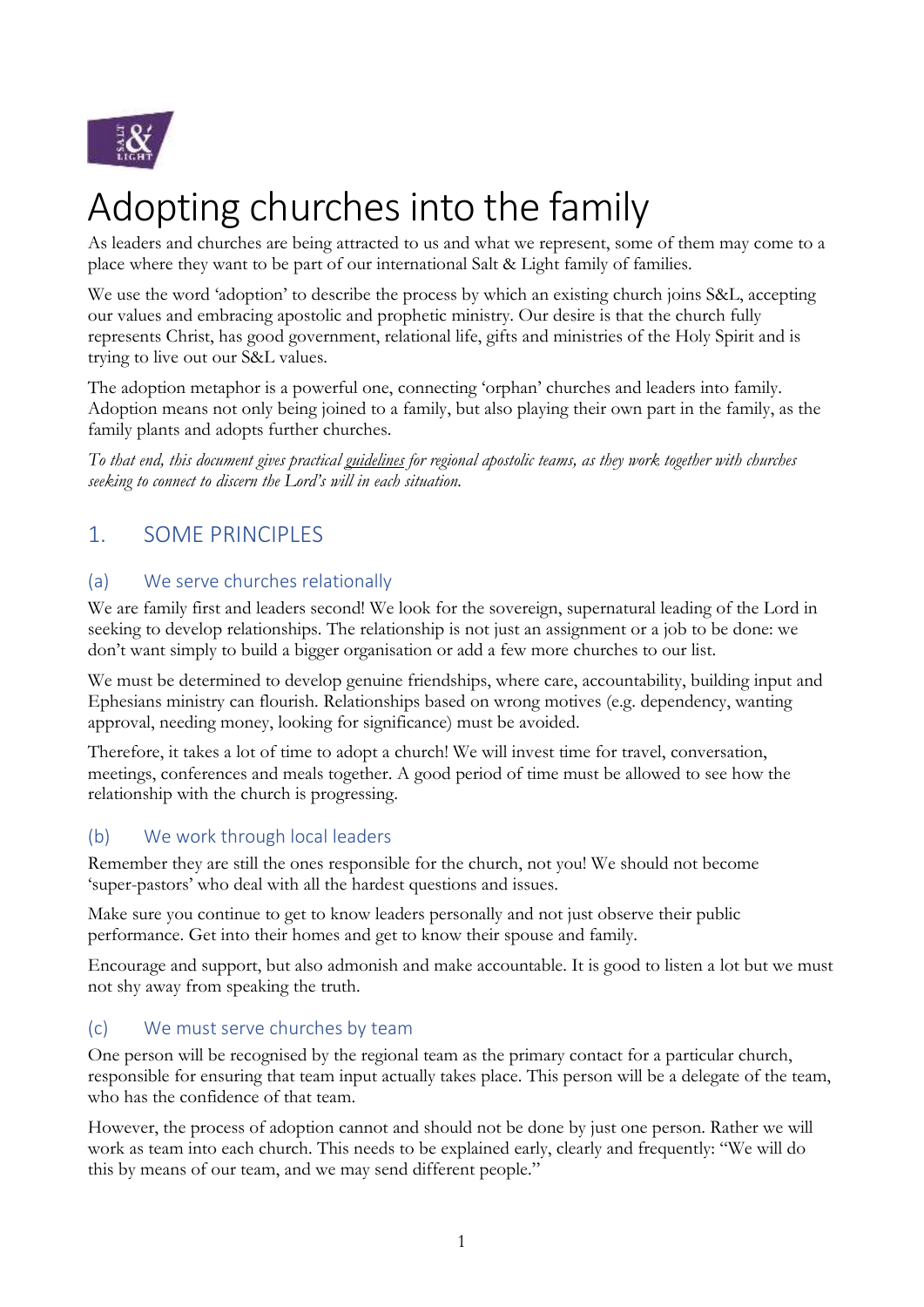We need to involve other team members on any trip. The primary contact will ensure the strategic needs of the group are met by the variety of ministry available.

Working as a team helps protect us from blind spots and areas of weakness. Further visits will reveal the quality of team members' work on previous visits. Reports and updates for each church will be regularly submitted to the regional team by email, Skype calls, etc.

We must insist that churches "receive Titus like me," filtering out those who just want a hotline to the senior apostolic leader.

# 2. THE PHASES OF ADOPTION

#### (a) Introduction phase

- A church hears about S&L, through some means or another, and begins to show an interest.
- Some relational contact between the S&L person and a church leader will be established.
- This forming relationship will be communicated to the regional team.

#### (b) Friendship phase

- We will only walk together into this phase if God seems to be leading the team to do so, and we have capacity to do so within the team.
- The regional team will recognise a primary contact who will lead and co-ordinate the work with a church until a decision has been made about this church relationship.
- This phase can last as long as necessary. We should not get impatient or presume that the relationship has developed further than it really has.
- We should be on our guard against drawing some people after us if the church leadership does not want to embrace our values. We must not attempt to take things further if there are major issues which prevent the church from changing.
- This 'friendship' phase may last for some months and should only move on to the next phase by mutual agreement.

#### (c) Pre-adoption phase

- The relationship is getting serious now and both sides are aware that it could lead to a 'joining'.
- This phase will normally last several months, during which we will look for a positive response to input from the team and spiritual authority.
- Discussions will start with the lead elder ('Pastor') and a core group of local leaders, but should develop to the whole leadership team and congregation in due course.
- There are a number of aspects we will consider as part of this phase:

#### *What we look to see from the leaders of the church*

- They show an ongoing enthusiasm to lead the church to become part of the S&L family.
- They are open to receiving Ephesians 4 ministries.
- They are working on issues arising from input by the primary contact and the regional team.
- They send leaders on appropriate S&L training courses or conferences.
- They want to grow in relationship with other local S&L leaders.
- They have a clear sense that God wants the church to be part of S&L family.
- They accept key values and practices as listed in the regional version of Core Commitments, including the convictions that the regional team has on the role of women in eldership.